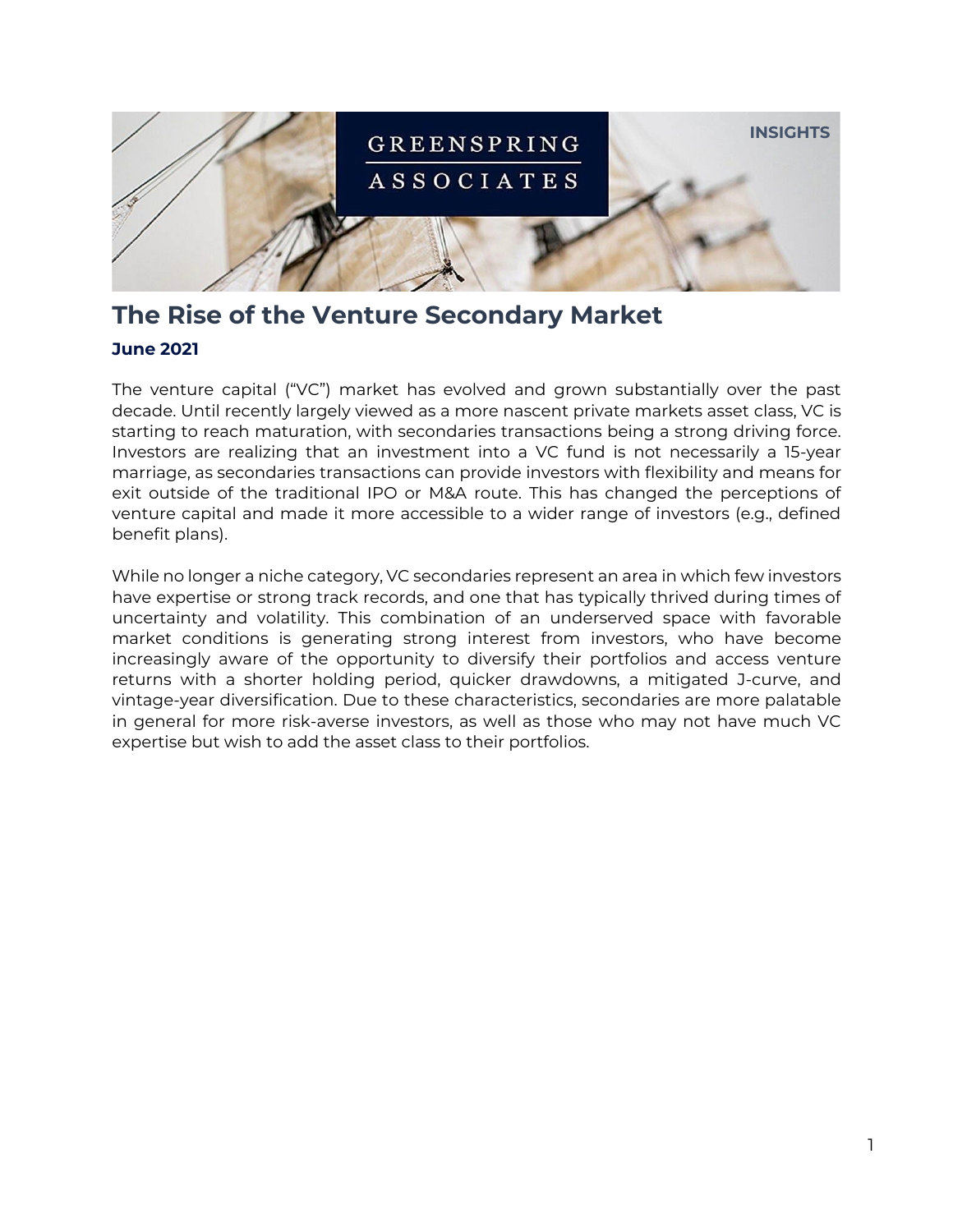#### **Mapping the Venture Secondaries Universe: What types of venture secondary transactions are available to investors?**

Venture Capital secondaries transactions can be split into two main categories: direct interest transactions and fund interest transactions. Each has unique attributes, dependent on the parties involved, resulting in a market of three core secondary transaction types:

#### **Fund Interest Transactions**

- LP Interest: A Limited Partner ("LP") in a venture fund chooses to sell its pro-rata interest to a buyer.
	- GP-Led Restructure: A structured process where LPs are given the opportunity to seek liquidity through a fund restructure. LPs may either choose to sell interests or to roll interests into new fund vehicles with reset economics. In a GP-led restructuring, General Partners ("GPs") receive crystallized carry and an opportunity to continue to manage portfolio assets.

#### **Direct Interest Transactions**

• Direct Company Secondaries: Company shareholders, early-stage investors or long tenured employees sell ownership interests. These can be in the form of individual transactions or structured tender processes orchestrated by Companies or brokers.

#### **The Growing Opportunity in the Venture Secondary Market**

The private capital secondaries market is growing, with 2021 projected to be a record year. Market volumes are expected to surpass the \$88 billion closed in 2019. While the global pandemic has certainly exacerbated liquidity concerns for some investors, these sellers exist in all market conditions, as liquidity issues are not necessarily correlated to macro conditions, particularly among high-net worth individuals and smaller family offices.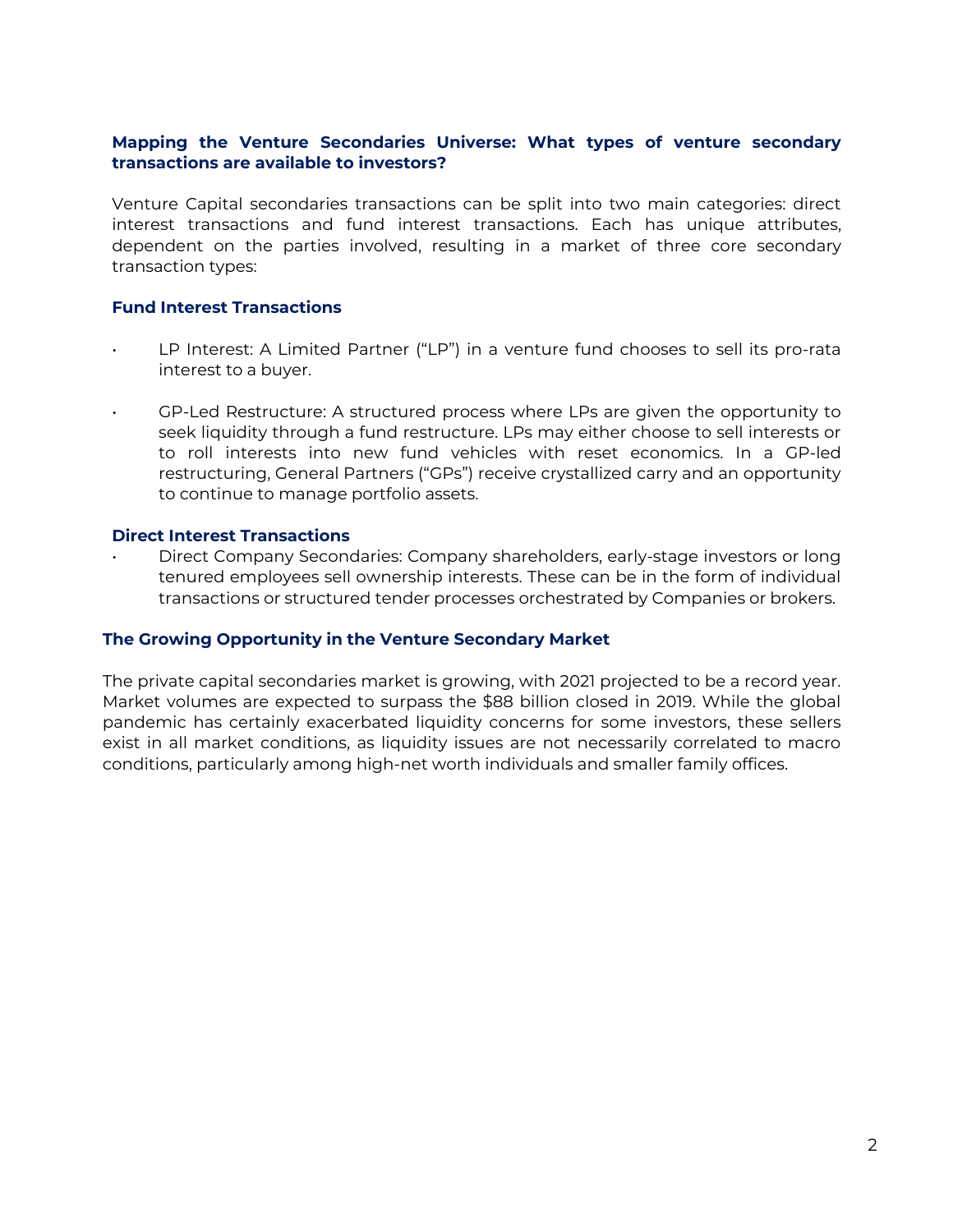



*Source: Greenhill Cogent and Park Hill. Data as of 12/4/2020.*

#### **Secondary VC Transaction Volumes**

In considering the VC portion of the secondaries PE market, we project that total Market Volume could be as large as ~\$70bn in 2021 (direct secondaries: \$61 billion, LP interests: \$3 billion and GP Restructures: \$6 billion). This is much larger than traditional estimates (typically based only on LP Interests and broadly marketed GP Restructures) and growing due to venture direct secondaries transactions, which represent as much as a staggering 87% of the overall market size. In the context of the pre-covid secondary market volume for PE and VC of \$88 billion in 2019, the venture secondaries opportunity set is much larger and more meaningful than most realize when directs are included.



Source: Greenspring internal sources.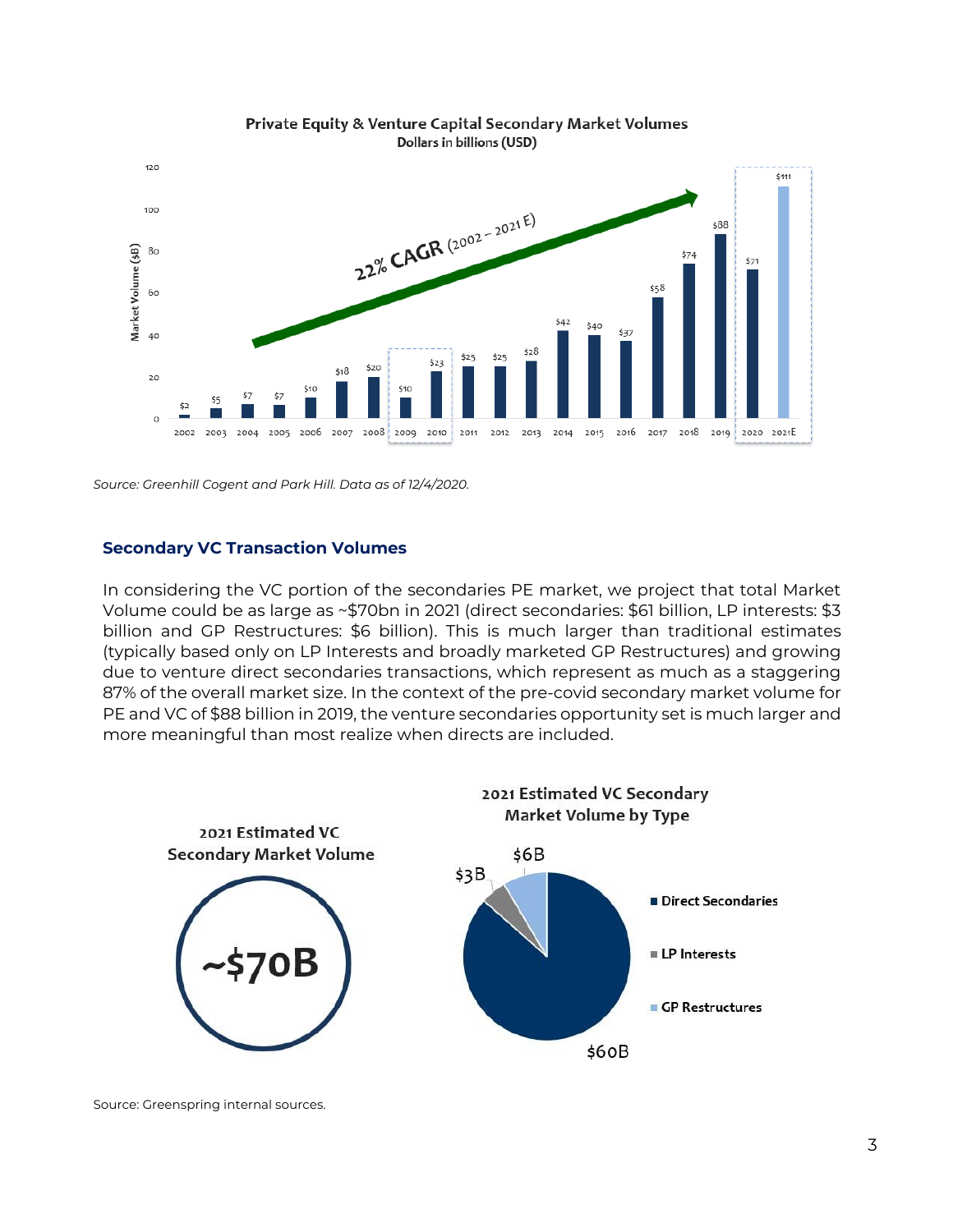To put the market opportunity into even greater perspective for investors, the projected 2021 estimated total market cap of Series B or greater VC-backed companies is more than \$1.1 trillion. Portion just 5% of that to secondary transactions, and the market opportunity for direct secondary deal flow equates to ~\$60 billion. This is expected to increase year-overyear, with estimates for 2025 projecting a \$1.8 trillion market cap.

#### **Fund Interest Transactions**

The venture secondary market continues to be a beneficiary of the growth in the primary venture market over the last five years, which has resulted in a solid inventory of funds for the secondary market. The market is expected to see continued and significant growth, dominated by the high projected volume of GP-Led restructuring transactions. The traditional secondary market for venture, including LP interests and broadly marketed GP restructures, in 2019 was around \$6.4 billion, and 2021 is expected to be a record year with a forecasted volume of \$9.[1](#page-3-0) billion.<sup>1</sup>



Source: Pitchbook – The 10% CAGR is estimated using a conservative discount to the actual 17% CAGR in Series B or greater Median Post-Money Valuations from 2010-2020.

#### **The Rise of GP-led Secondaries**

GP-led restructurings are newer in VC than in PE and are no longer just the domain of troubled funds These transactions serve as a viable liquidity tool which can be used to support both existing and new relationships and are likely to play an increasingly significant role in the venture secondary market going forward. GP Led restructurings are winning transactions for all stakeholders, providing managers with additional exit options, more time to accelerate portfolio growth and relieve selling pressure, benefitting LPs through

<span id="page-3-0"></span><sup>1</sup> 2016-2020E: Evercore venture capital secondary volume. 2021E derived from 2021 secondary volume estimate across PJT Park Hill while assuming Evercore's 2019 venture capital figure % of total private equity, which is 8%.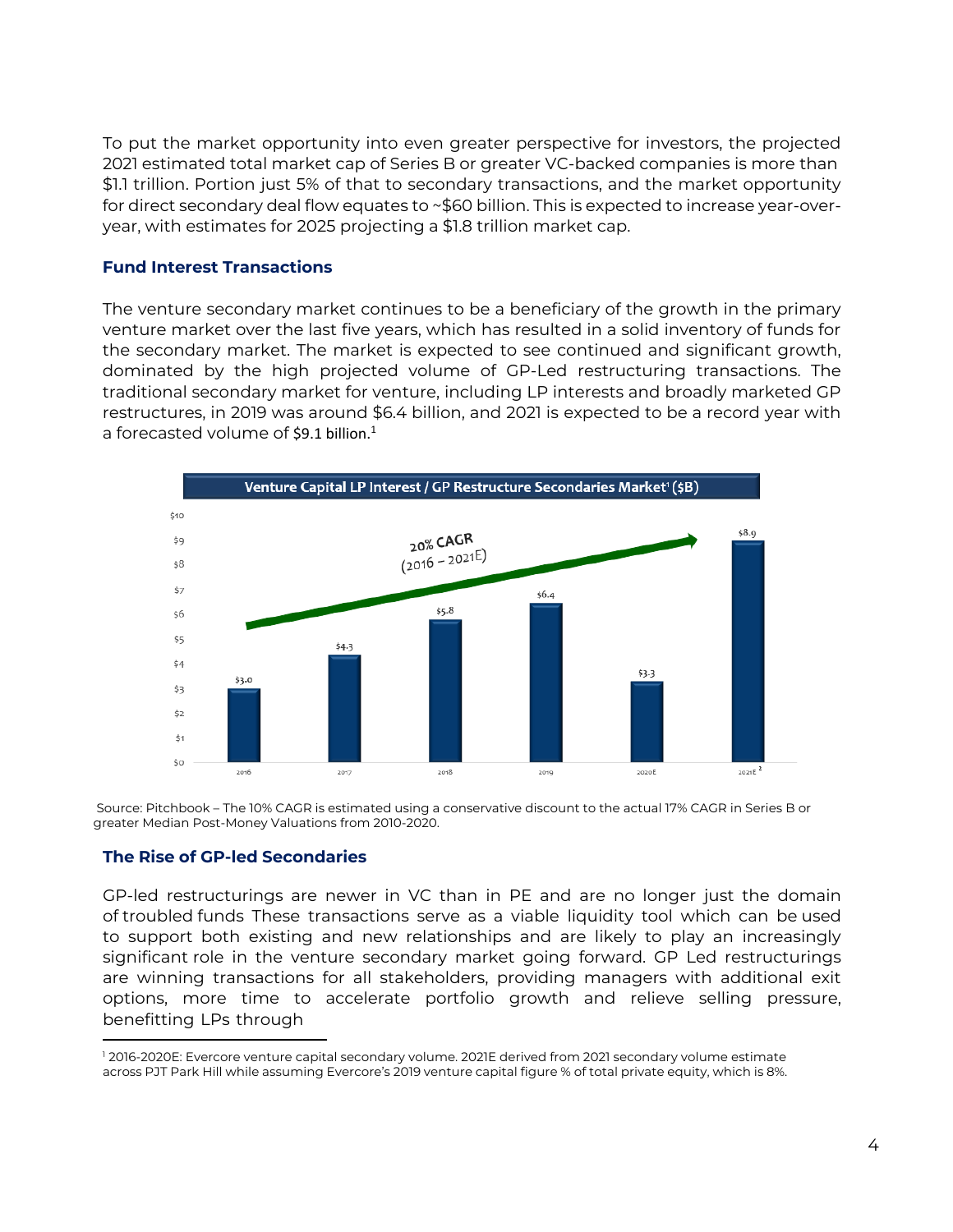liquidity or the option to roll their interests, and giving new investors opportunities to invest in discounted assets with meaningful upside and shorter-term liquidity.

### **Considerations for Investing in the Growing Opportunity Set**

With such a large and growing universe of secondary opportunities, GPs with relationship and informational advantages will be best positioned to compete in this market. In general, secondaries can be difficult to price accurately, and it can be hard to get a good handle on what kind of discount you are getting, especially on a portfolio of funds or a portfolio of directs. Experienced investors in funds that have holdings in those companies over time therefore have important insight into their valuations, which can make a real difference in the ability to make nimble and informed decisions in a competitive market. In addition, being known to companies and funds over time can result in being a preferred partner. The combination of this relationship and informational advantage can be the key to having a significant advantage in the growing venture secondaries market.

### **Secondary Market Growth Drivers: Are They Here to Stay?**

What is driving the mammoth increase of opportunity in this evolving secondary VC market? The answer is that there are a number of tailwinds and fundamental drivers within the venture secondary ecosystem that contribute to the increasing rise in opportunity.

### **1. Companies Are Staying Private Longer**

The average time to liquidity (from initial funding to IPO) has increased from three years in 2000 to eight years in 2020. Companies are staying private for longer and building to larger scale, size and value which is captured privately and remaining unrealized in portfolios longer. Growth and maturation in the venture asset class has also resulted in more private capital to support large, late-stage and secondary transactions rounds.



**Average Time to Liquidity: Initial Funding to IPO** (US Venture-Backed Companies)

*Source: Average Time from Initial Equity Funding to IPO: ThomsonOne.*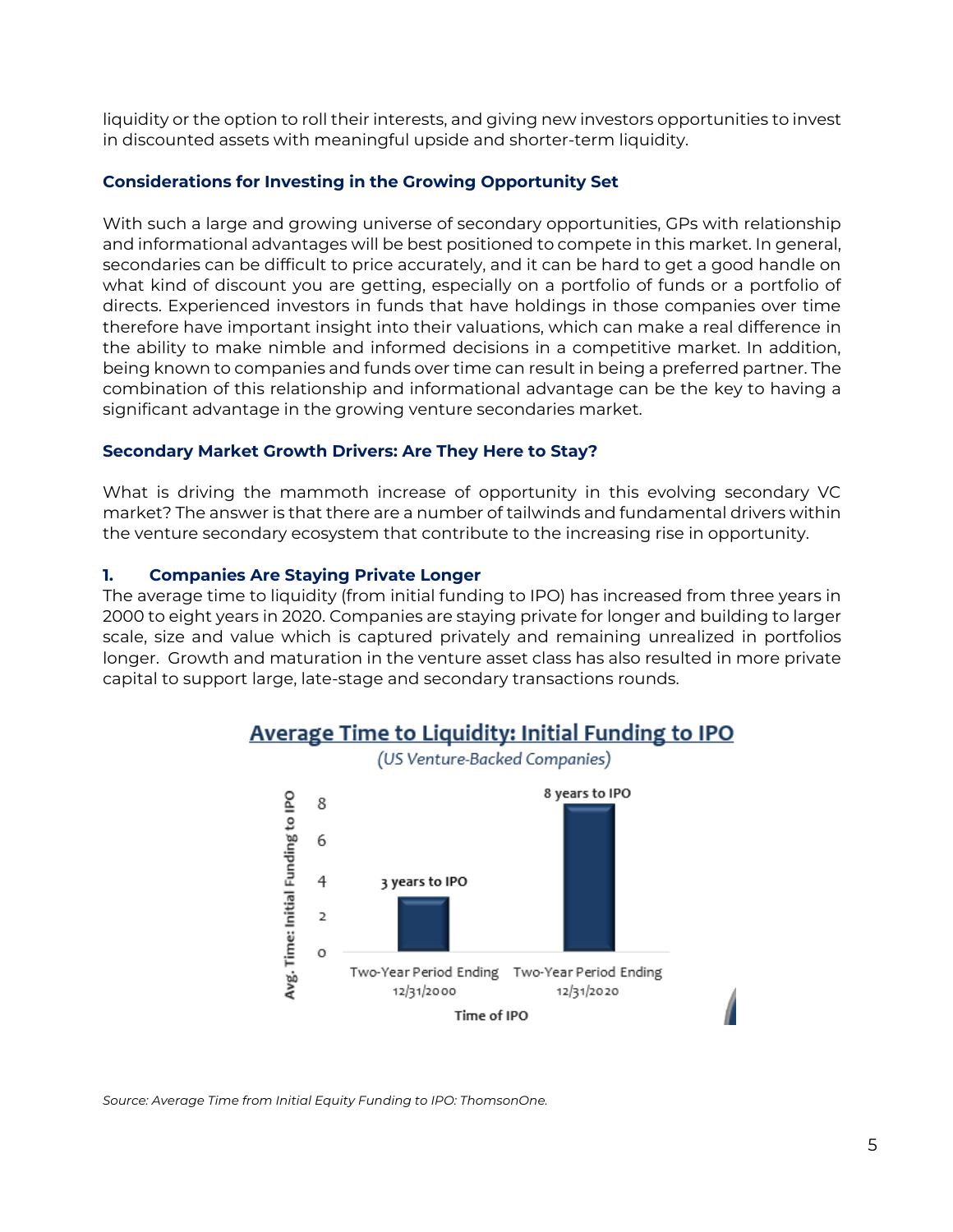### **2. The Rise of "Private IPOs"**

The last decade has seen a large increase in private IPOs, with the number of pre-IPO largescale financing rounds (\$100+ million) increasing nine times from ~25 in 2010 to around 225 in 2020. Simultaneously, a tremendous amount of capital is now available for later and growth stage companies. This further perpetuates time to liquidity extensions in the market.

## The Rise of Private IPOs



Source: The Rise of Private IPOs: Q3 2020 Pitchbook NVCA Venture Monitor.

### **3. Higher Valuations**

With companies staying private and locking up more value for longer, private companies are capturing a disproportionate share of market value. Currently, the average of the top 25 private US VC-backed companies is in excess of \$15 billion. The increased time to liquidity and higher valuations ultimately culminate in early stakeholders, founders, and employees seeking liquidity options well before the ultimate exit event. In instances such as these, secondary purchasers can be valuable service providers to key stakeholders seeking liquidity while continuing to build and grow their companies pre-exit.

### **4. Extended Fund Life**

GPs can choose to extend their Funds' life as result of the increased unrealized value in their portfolios. The data suggests that this is only becoming more prevalent, with the proportion of funds whose life is 13 years (73%) far outweighing those with a life of 10-13 years, extending well beyond the typical 8-10 year mark for original fund term plus extensions. Venture LPs are therefore increasingly interested in generating cash-on-cash returns with an increasingly illiquid asset, an outcome made possible through secondary sale transactions. These transactions also serve to provide investors with flexibility and means for exit outside of the traditional IPO or M&A route, whereby they may take liquidity and even reinvest a portion of their proceeds back into the venture market.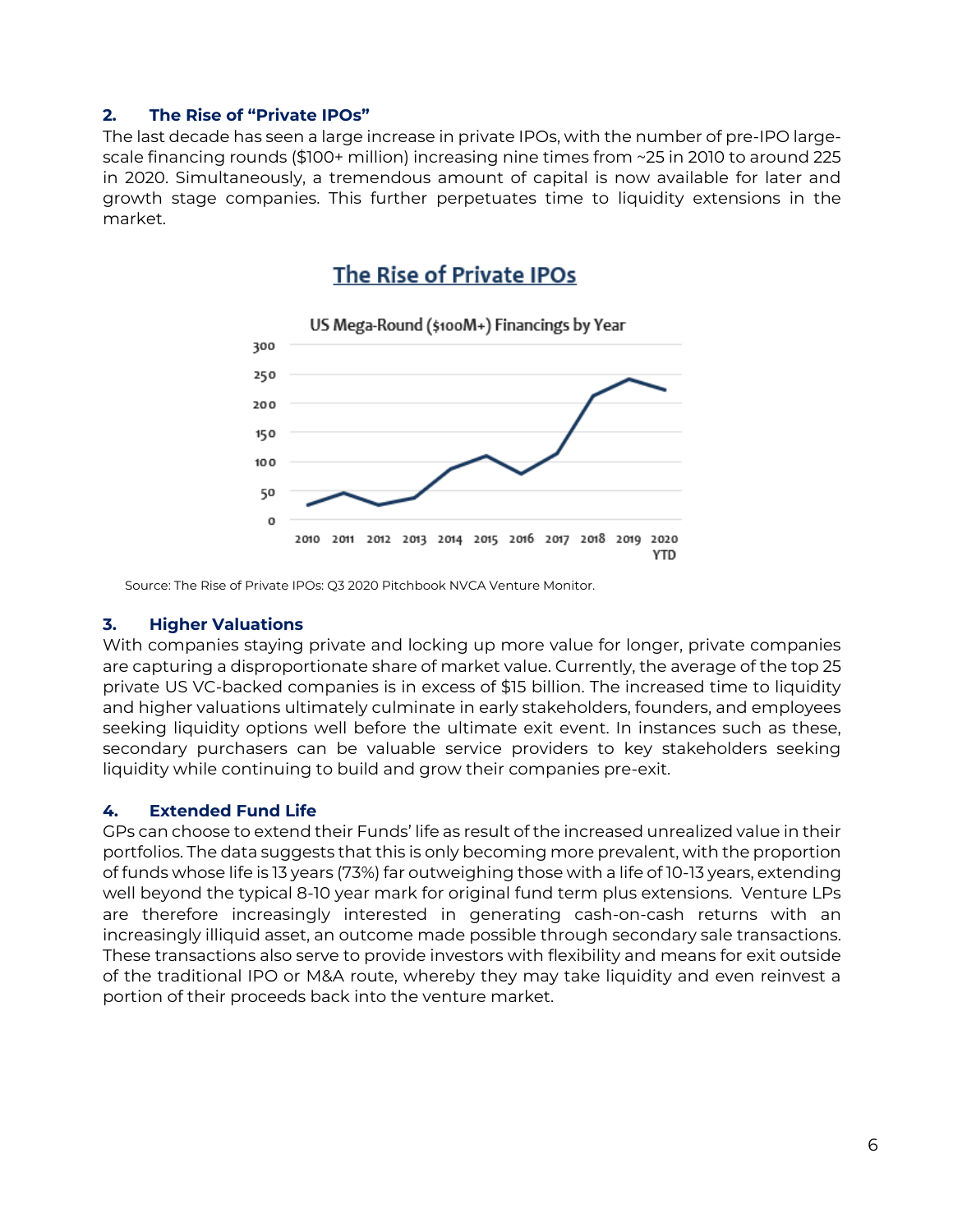

Source: US Private Equity/Venture Capital Fund Life: InstitutionalInvestor.com, "The New Reality of the 14-Year Venture Capital Fund."

With these dynamics at play, the universe of secondary transactions, whether direct secondaries, LP interest or GP restructuring, will continue to grow. Moreover, transactions of each type are winning propositions for General Partners, Limited Partners and the venture asset class as a whole, only serving to reinforce the growth in the secondaries market and making it an increasingly important avenue for accessing the innovation economy.

### **Redefining the Private Capital Secondary Market – VC vs. Buyout**

Historically, the secondary market within private markets has lent itself to the buyout universe and has traditionally been perceived as a market for investors to sell their holdings under distressed circumstances at a significant discount. However, over the past decade we have seen a significant emergence of the VC secondary market. The changes have presented a vastly different opportunity set for both sellers and buyers looking to secondary sales as a portfolio management tool to either obtain liquidity where sufficient returns have been realized or to seek "hard to access" investment opportunities in high growth VCbacked companies. There are several distinct dynamics that differentiate the buyout market from the VC secondary market driven by several key factors, including:

- **Due Diligence & Sourcing:** Venture is a difficult asset class to diligence due to the lack of information at the company level, therefore the need to have deep relationships to identify, price and source opportunities is critical. This inefficiency is the source of the higher returns' available in the VC market vs the buyout market.
- **Fewer Brokers Involved:** Venture secondaries are smaller in Net Asset Value (NAV) and overall transaction size relative to buyout counterparts. Since brokers get paid on commission, they tend to gravitate towards the higher dollar transactions, leaving fewer intermediaries that focus on the venture asset class.
- **GP Transfer Restrictions:** GPs, especially top quartile performing GPs, are highly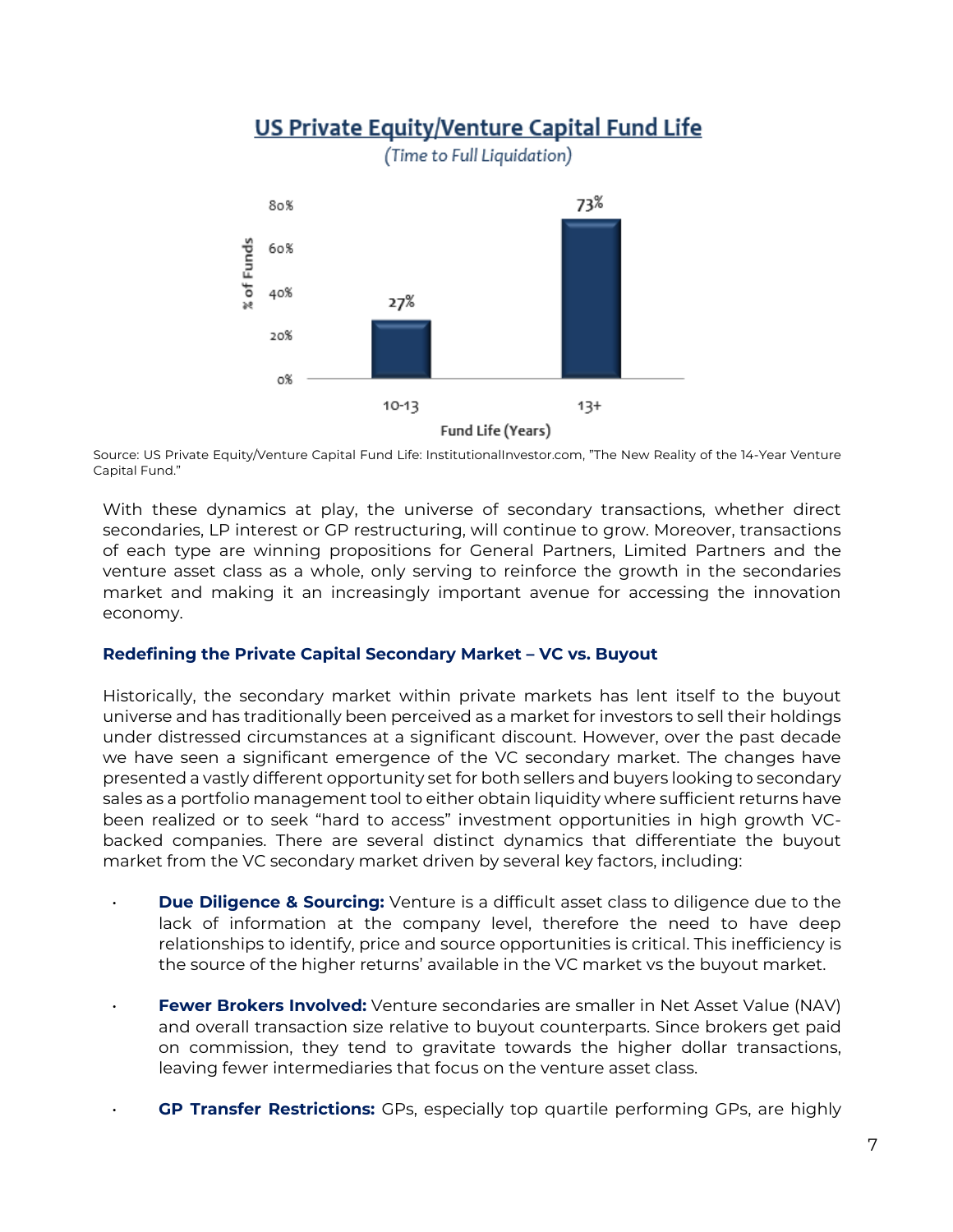restrictive regarding who you can transfer or sell an interest to. When this happens, the buyer universe becomes quite limited, often consisting only of existing LPs.

- **Limited Buyer Universe:** The buyer set in venture is severely limited relative to the buyout secondary market and other alternative asset classes. This has subsequently allowed for less competition within the VC market.
- **Macro Environment:** The added uncertainty and volatility that COVID-19 has brought to the market has resulted in a clear distinction between the thriving companies within traditional venture-backed sectors such as software, techenabled businesses services companies and healthcare, while the traditional PE buyout companies have experienced their own challenges resulting in discounts and subsequent arbitrage value-add. As a result, the VC secondary market has typically thrived during times of uncertainty.

The VC secondary market continues to demonstrate a win/win dynamic for all key stakeholders involved in a direct or fund secondary sale.

- **LP and Shareholder Benefits (Sellers):** The VC secondary market has emerged as a viable exit and liquidity path for funds and shareholders including founders, early employees, or seed investors. While sellers still have the opportunity to lock in gains from high performing investments, they do not need to wait for an IPO or sale to achieve full liquidity and instead can consider liquidity options for partial or full liquidity through a secondary transaction.
- **GP Benefits (Sellers):** GPs have an array of options to achieve liquidity, generate cash on realized gains, while receiving monetized carry and resetting economics on a new fund vehicle. GPs are incentivized to pursue these deals as 1) they can incur carry on previously unrealized value in their portfolios and 2) are able to continue to steward their portfolios going forward with additional economics. Additionally, and as a result the relationship driven industry, the higher caliber GPs are afforded the opportunity to hand-select which LPs they want to purchase direct or fund interests.
- **Investors (Buyers):** The infamous J-Curve is a great illustration of where investors with a secondary portfolio can leverage an opportunity to invest in a unique riskreward portfolio with often discounted assets that possess meaningful upside and shorter-term liquidity horizons. However, the scarcity of information and the need to have deep relationships to access deals and perform the right level of due diligence will remain critical to succeeding in the secondary VC market. GP access is always important, but particularly so during periods when buyers can benefit from specific company level insights—or be burned by idiosyncratic risk. Furthermore, the ability for a buyer to leverage GP relationships will be critical particularly at a time when the viability of underlying company assets may be uncertain due to the pandemic.

Aside from alpha seeking investors, a secondary portfolio is ideal for investors who are looking to construct a newly established VC program but are more attune to a risk adverse